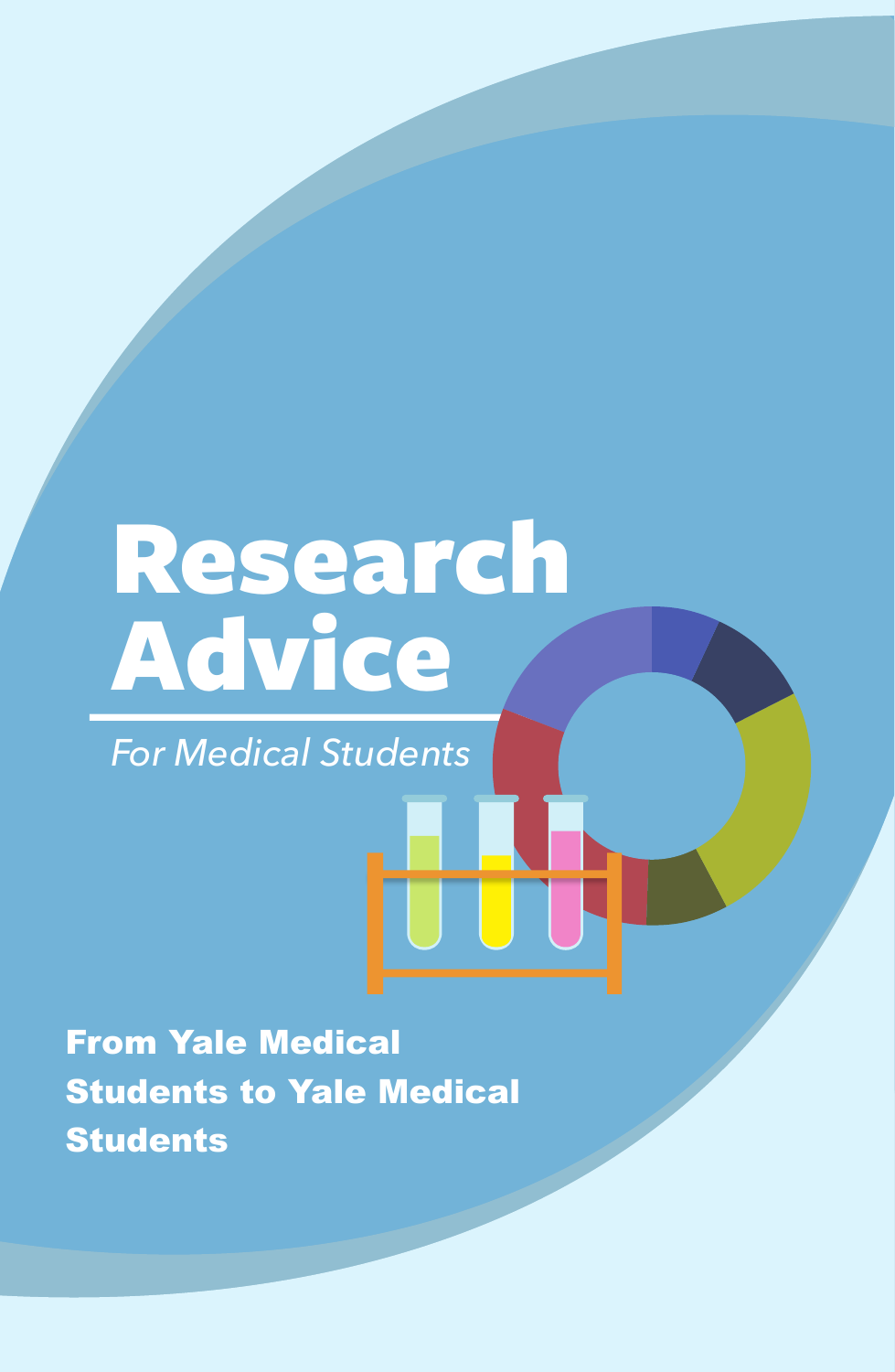| <b>How to Use This Booklet</b>                                                                                      |
|---------------------------------------------------------------------------------------------------------------------|
| The Mentoring Relationship [11] Manuscrip Relationship [11] Manuscrip Relationship [11] Manuscrip Relationship<br>3 |
| <b>Assessing Your Needs</b>                                                                                         |
| <b>Finding the Right Mentor</b>                                                                                     |
| What is It?                                                                                                         |
| <b>Structure</b>                                                                                                    |
| <b>Basic Research</b><br>6                                                                                          |
| <b>How the Labs Function</b>                                                                                        |
| Etiquette in the Lab                                                                                                |
| <b>Grant-Writing</b>                                                                                                |
| <b>Timeline Expectations</b>                                                                                        |
| <b>Why Clinical?</b>                                                                                                |
| <b>Structure and Function</b>                                                                                       |
| <b>Clinical Research</b>                                                                                            |
| <b>Research Mentor Specifics</b>                                                                                    |
| <b>Global Health Research</b><br><u> 13</u>                                                                         |
| Timeline                                                                                                            |
| Humanities Research<br>15                                                                                           |
| <b>Example and Definition</b>                                                                                       |
| <b>Structure and Function</b>                                                                                       |
| <b>Grant-Writing</b>                                                                                                |
| <b>Research Mentor Specifics</b>                                                                                    |
| <b>Timeline Expectations</b>                                                                                        |

# The Mentoring Relationship *General Ethics and & Etiquette*  **Contents**<br> **Example 2**<br> **Example 2**<br> **Example 2**<br> **Example 2**<br> **Example 2**<br> **Example 2**<br> **Example 2**<br> **Example 2**<br> **Example 2**<br> **Example 2**<br> **Example 2**<br> **Example 2**<br> **Example 2**<br> **Example 2**<br> **Example 2**<br> **Example 2**<br> **E**

#### Assessing Your Needs

Picking the right mentor might be one of the most important things you can do when embarking on a research project, as they can determine whether your experience is a positive or negative one. To fnd a good mentor, frst you must determine both your priorities and your goals for the research. Also keep in mind that your goals might evolve over time as you progress in your training. Here are some things to think about:

- What skills do you want to gain during the course of the project? Will they help you learn, practice, and hone these skills? Do they have the expertise in the lab that you are looking for?
- Do you want to learn to do animal work? Any certain lab techniques?
- Do you want to work on your scientific writing or presenting skills?
- If you want to work on something the lab hasn't already explored, is the mentor open to having you do that? Will there be someone to help you troubleshoot problems?
- Do they have the resources to support you? How is the lab's funding?
- What is your expected timeline for your project? You should make your expectations clear to your mentor from the beginning so that you are both on the same page, otherwise you might end up spending an entire summer doing a part of the project that you thought would only take a few weeks.
- Is the mentor open to forming collaborations with other labs? Are they open to doing this?
- Does the mentor take her/his students to conferences? Do they allow their students to present their own work?
- Are you expecting to publish? In what timeline? How will authorship be assigned? You should make sure you have this discussion with your potential mentor to make sure you are both on the same page.
- Do you want to gain experience in applying for grants? Will the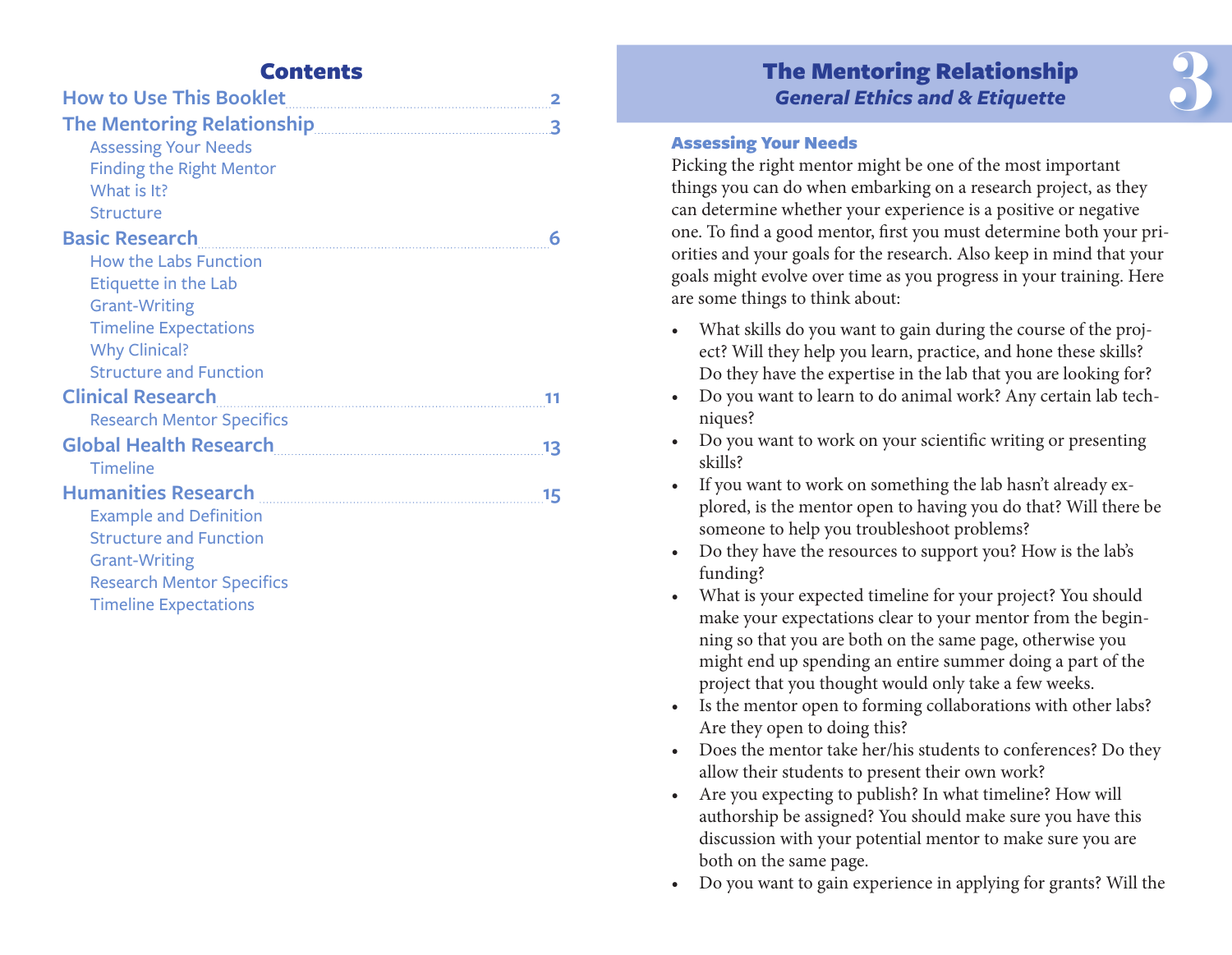<span id="page-2-0"></span>mentor allow you to do this, and within the time frame you are expecting?

- Do you care about the size of the lab? Keep in mind that a larger lab might mean less face-time with the mentor.
- What mentoring style are you looking for? Do you want someone hands-off or more hands-on? How often will the mentor meet with you, and how hard are they to get in contact with? Think about what balance you want, and how much hands-on time you need to be well trained. Don't be afraid to openly ask them about what they think their style is. Always be sure to confrm this by speaking with students in the lab, as the mentor may not always be realistic about how they mentor.
- Do you want a mentor that will encourage you to do things outside of the lab like teaching, shadowing future career personnel, extracurricular activities etc.?
- Do you want to continue research after medical school? Do you want to go into industry? Does the mentor know this and is on board with helping you achieve these goals?

## Finding the Right Mentor

Once you have realized what you are looking for, try to do the following to get the answers you are following for:

- Spend a lot of time with this potential mentor—meet with them more than once! Do not be afraid to ask the honest and hard questions! If you choose to work with this mentor, you will be spending a lot of time together, and mentors often "follow" you for life!
- Be sure to speak to as many members of the lab as possible in order to get a feel for what the mentor and lab is "really" like. Remember, the mentor might be trying to sell themselves to you as much as you were originally trying to sell yourself to them (free labor!)!
- When meeting with lab members, try to meet with them 1:1 and in a setting outside of the lab (coffee, lunch, etc.) in order to try to create an atmosphere of confdentiality to ensure more honest answers.
- Try to also ask people that work in the lab next door for their

opinions, as they often make good observations and will be less inhibited in sharing any concerns.

- Ask other students if they have heard anything about the mentor.
- Ask the PI or lab members for contact information for alumni of the lab. You can also fnd this info on lab websites, publication records, university websites, ResearchGate, or LinkedIn. People often like talking about their past research experiences and would be willing to answer questions. Try to speak with them on the phone rather than by email if you can.
- Observe the lab in person. Do a small rotation, attend a few lab meetings, or hang out with the lab members. Try to see if the lab is a good fit for you! If the PI does not seem open to you spending time around the lab, this is probably a warning sign.
- Don't ignore warning signs. Listen to both what people say and what they don't say. Those that love the lab will likely readily say so, while those that are not having a good experience may tiptoe around some questions. Be on the look-out for cynicism, or lack of respect for the PI.
- See if their personality fits what you are looking for. Think about their:

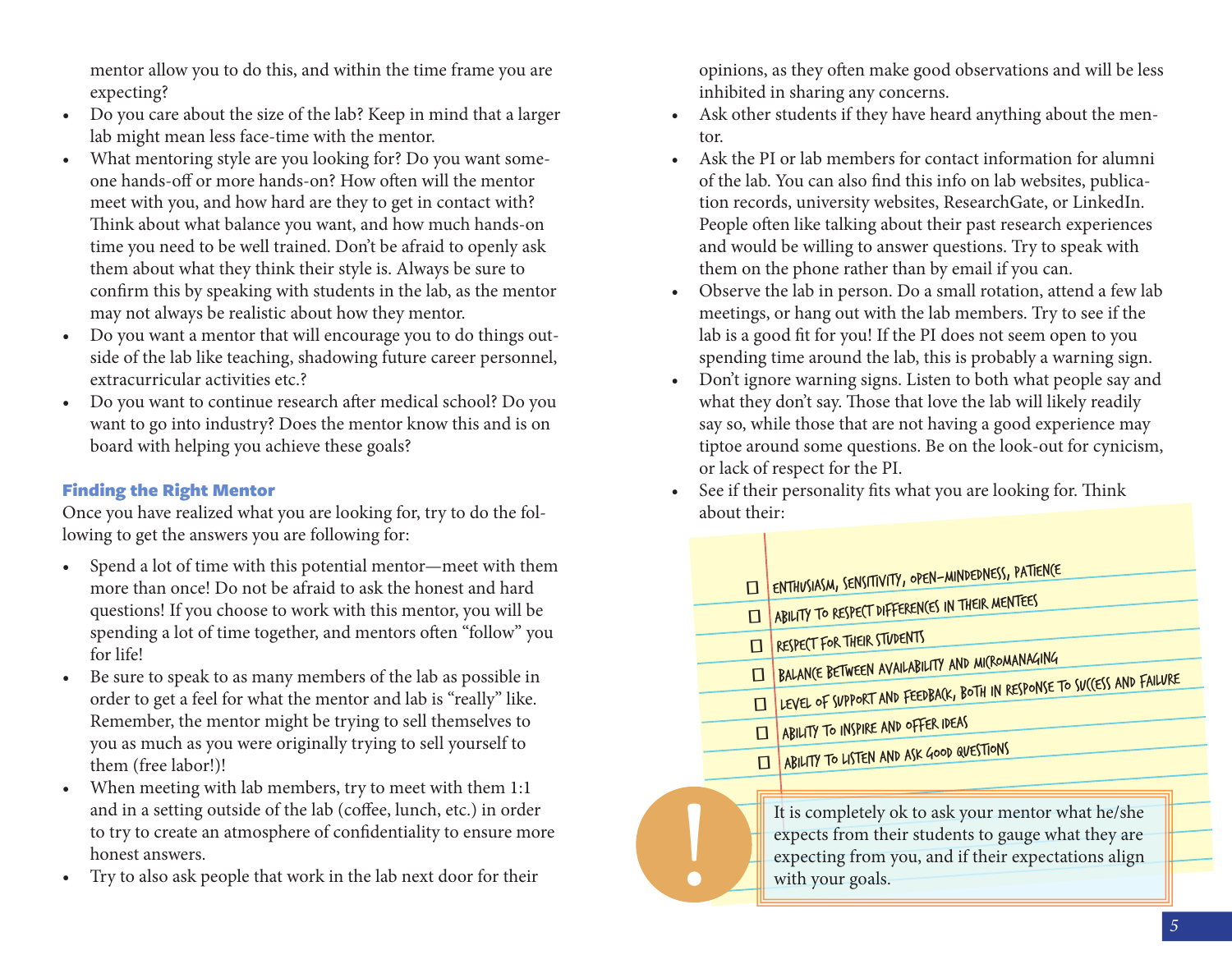# Basic Research

#### <span id="page-3-0"></span>What is It?

*Basic research is driven by a scientist's curiosity or interest in a scientific question. The main motivation is to expand man's knowledge, not to create or invent something.* T*ere is no obvious commercial value to the discoveries that result from basic research.* 

*Example: Understanding the underlying mechanism that Pseudomonas aeruginosa becomes highly prevalence in lungs of cystic* f*brosis patients*

#### Structure

#### *Size*

Can vary in size from just a few people to over a 100; a medium, average-sized group might be 10-15

#### *The People*

Consists of principal investigator, researchers, technical staf, administrative staf, and others

#### *Principal Investigator*

- Often a professor if at an academic institution but not always the case
- Analogous to the CEO of a company, generally considered the "boss"
- Dictates the overall research direction of the lab, writes grants and other proposals to obtain funding, mentors everyone else
- If a professor, three main activities: research, "service" (essentially academic administrative duties, e.g. committees), teaching

#### *Researchers*

#### *Postdoctoral fellows*

- Post-Ph.D. roles, often a stepping stone in academia to a professorship
- Generally considered to be the next line of command under the principal investigator (along with research scientists)

• Can collaborate with and mentor graduate students

#### *Research scientists*

- Very often though not always have Ph.D., serving as a permanent scientist within the lab
- Fairly independent like postdoctoral fellows but ultimately still answers to the principal investigator
- Diference with postdoctoral fellows is subtle, but this tends to be a more terminal role; sometimes transition to professorships or other roles within science

#### *Graduate students (e.g. Yale medical students)*

- Essentially training to become professional researchers with a degree attached (Master's or Ph.D.), which requires a thesis
- Likely had previous experience performing research as an undergraduate or otherwise, now transitioning to become truly independent in experiment/study design, academic writing
- Very often also involved in teaching as a teaching assistant, grant writing (fellowships to secure independent funding, NIH trainee grants, assisting the principal investigator, etc.)

## *Undergraduate students*

## *Technical Staff*

- Lab manager (can also serve administrative function)
- Research technician: perform technical roles assigned to them; not required to exert direction on experiments or lab activities

## *Administrative Staff (e.g. secretary)*

• For some PIs, you will rely on the administrative staff to schedule your meetings with them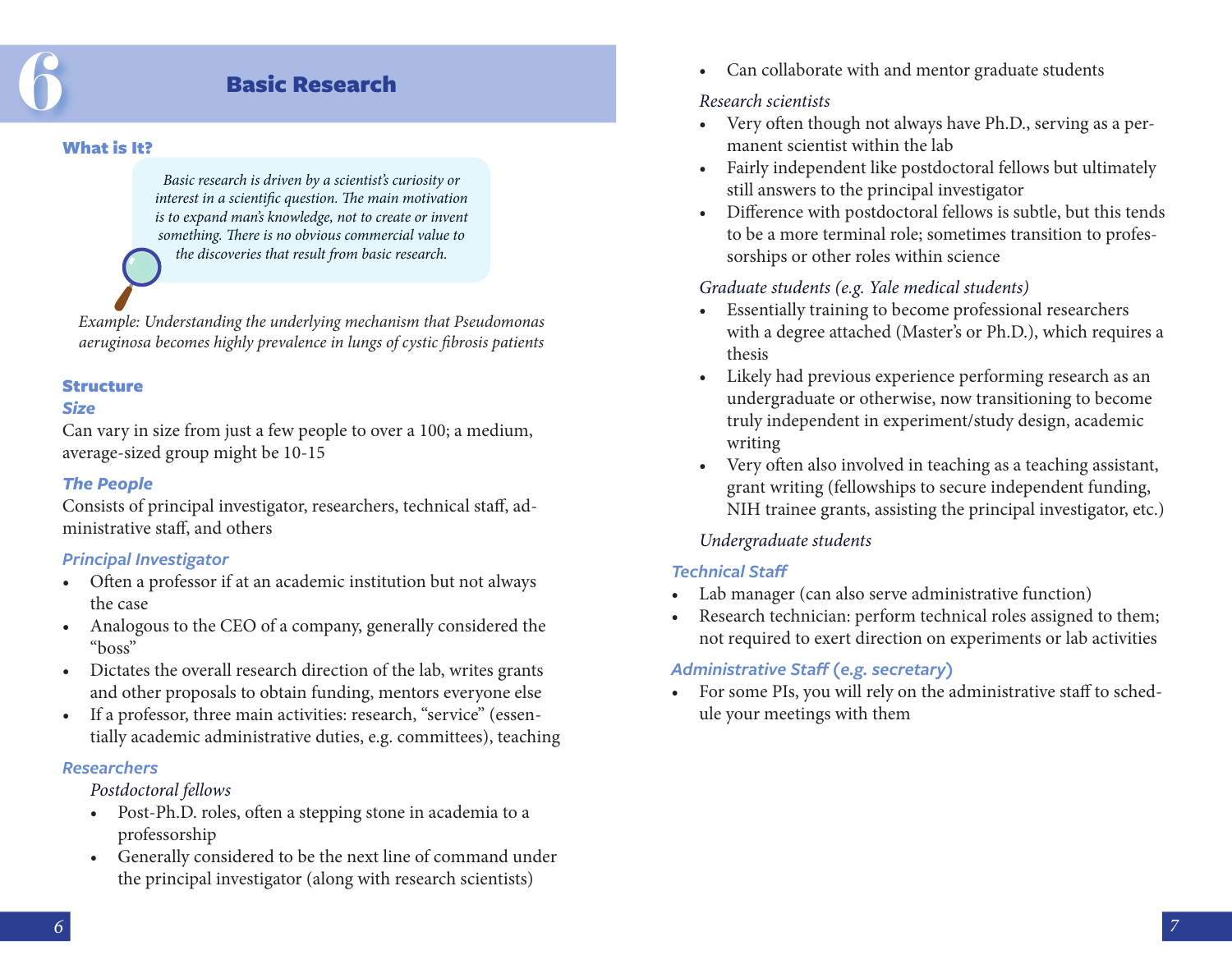#### <span id="page-4-0"></span>How the Labs Function

The PI sets the direction of the lab: earns money via grants (from NIH, NSF, foundations, etc.), recruits and hires research staff (e.g. post-doctoral researchers, research scientists, technicians), takes on graduate students (and often undergraduate students), determines research threads, etc.; other duties include mentorship, directing lab meetings, administrative (e.g. university and departmental committees) and teaching duties, etc.

Research staff and graduate students perform the hands-on work of research: experiments (both design and implementation), simulations (if the work is computational), calculations, data analysis, etc.; together with the PI, they generally devise projects (one or several) based on the research themes of the lab (set by the PI) and write abstracts, manuscripts, posters, etc. to communicate their results to the rest of the scientifc community and the public.

Results as disseminated via manuscripts, posters, etc. are generally used to support a lab's record and the case for additional grants

#### Etiquette in the Lab

Basic research lab space at Yale is a high commodity, specifcally bench spaces. Resources are shared, bench spaces are often shared, and you need to be mindful of your role in the lab and be a valued lab member. Here are some tips for lab etiquette:

- <https://bitesizebio.com/27062/top-three-tips-lab-etiquette/>
- http://www.benchf[y.com/blog/lab-etiquette-dont-make-us](http://www.benchfly.com/blog/lab-etiquette-dont-make-us-call-supernanny/)[call-supernanny/](http://www.benchfly.com/blog/lab-etiquette-dont-make-us-call-supernanny/)

#### Grant-Writing

#### *The process of grant-writing*

1. A number of diferent grants become available yearly with release and submission deadline dates; upon release, PIs take them on and fll out biosketch information, proposals (including objec-

tives, research methodologies, etc.), and other related sections, sometimes with the assistance of research staff and students

- 2. Decisions are released and funds are dispensed to research accounts handled through the university/college/department; the university/college/department may often take a proportion of the grant
- 3. Principal investigators write proposals to NIH, NSF, foundations, etc.
- 4. Other staf, including postdocs, research scientists, graduate students, medical students, and undergraduates may apply for their own individual funding as well to support themselves in the lab; notable examples include the NSF Graduate Research Fellowship for graduate students, HHMI medical fellowship for medical students, university-supported undergraduate research fellowships for undergraduates, foundation fellowships, and at Yale School of Medicine specifcally the research stipend provided by the Office of Student Research for students performing research in the summer between MS1 and MS2
- 5. Also notable are the year-long fellowships Yale students ofen receive to perform research during their 5th year (HHMI medical student fellowship, foundation-specifc fellowships, etc.)

#### *General process for applying for individual funding/grants as a student:*

- 1. Discuss with PI on whether or not to apply or not; and which project (if student is involved in multiple). Ask PI if he/she can work with you to complete the application and recommendation letters by deadline. Discuss with the PI who else to ask for recommendation letters
- 2. Student compose draft of personal statement and research statement (with detailed specifc aims and preliminary data)
- 3. PI review statements (specifcally the research statement) and edit statement with student

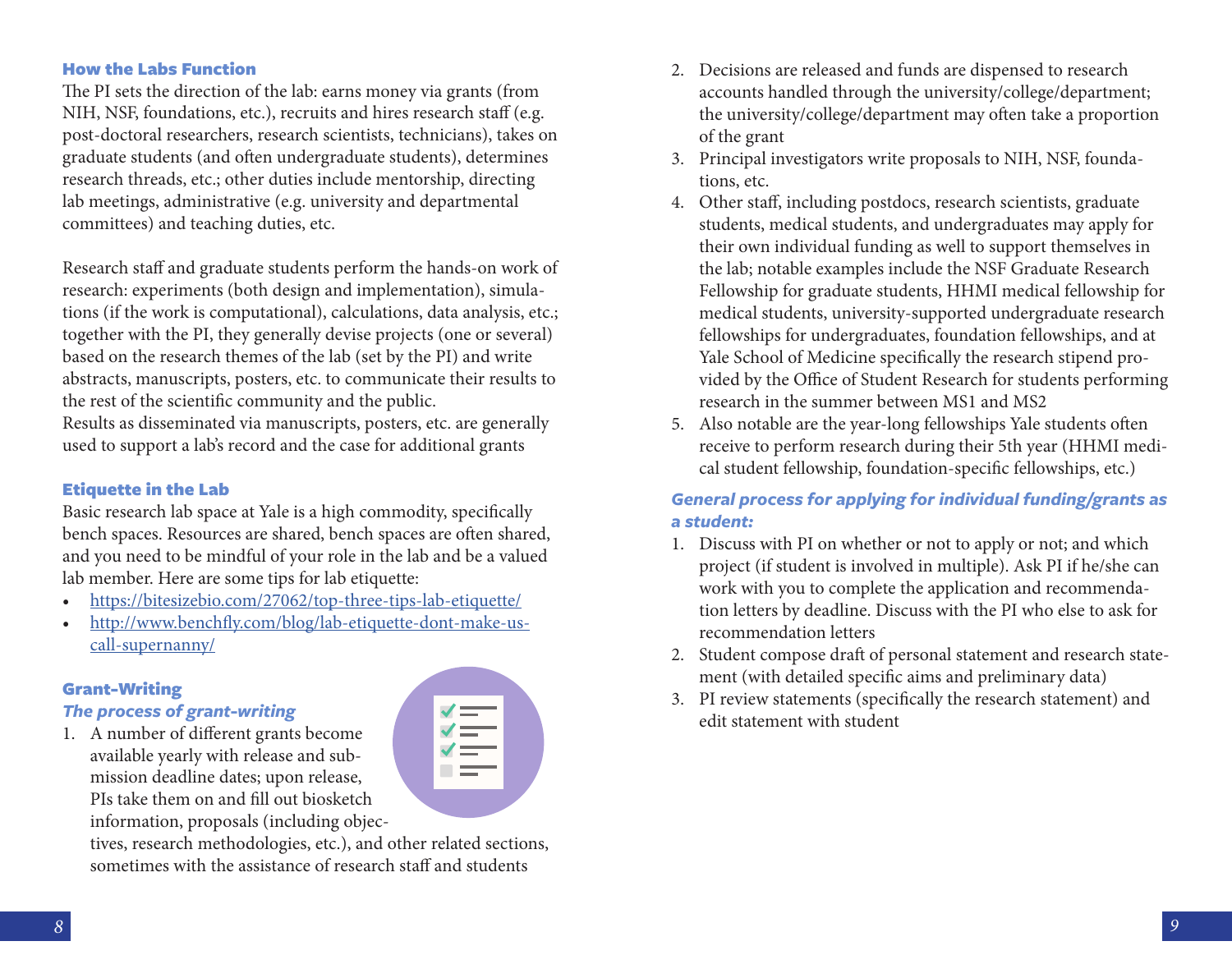# Clinical Research

#### <span id="page-5-0"></span>Timeline Expectations

Basic research can take a very long time. So it's important that your 11 research project is relatively "safe." Take on a research question that is most likely to be productive and will get results in the timeframe that you have. Talk to other medical students or previous medical students in the lab. If you're the frst medical student, talk with your PI and be very clear about the time that you have. It is also very likely that you will work on a subcomponent of a larger project by a post-doctoral fellow or graduate student, and that is completely

normal!

You don't have to be primarily basic research if you're in a basic research lab. Many research labs at Yale have a clinical research component that complements their basic research, and ofen their fndings from clinical research inform their basic research questions (which is an amazing model). So if you're interested in this model, try to seek out a lab that does this!

**!** 

#### Why Clinical?

" I'd done basic science research in college and wasn't super passionate about it. Instead I wanted some more fexibility in my work and something that would be more productive. I had some stats and coding skills from my engineering major in undergrad and wanted to put it to good use as well. Also an upperclassmen recommended this lab which ended up being the deciding factor between a couple of labs which both sounded similar. In addition, I wanted a closer relationship with a mentor as well. Also my particular lab uses national databases for most projects so data collection (which slows most projects down) is not a factor and something to think about when choosing a lab. So in recap, you can choose to learn new skills so use some of previously acquired skills to make your life easier. Also, defnitely consider your potential PI's responsiveness and demeanour in choosing labs. Ideally you should talk to med students that have worked in the lab in the past to get their perspective as they have probably been in your situation and will be able to advise you better. If you are very set on your future area of specialty you can choose labs in that feld. Sam's answers above on how to select a mentor are great and defnitely use those tips.

#### Structure and Function

(Clinical Outcomes) We have weekly lab meeting and structure of the lab is loose but the following: most of the initial training will be afer you've been placed under one of the more senior lab members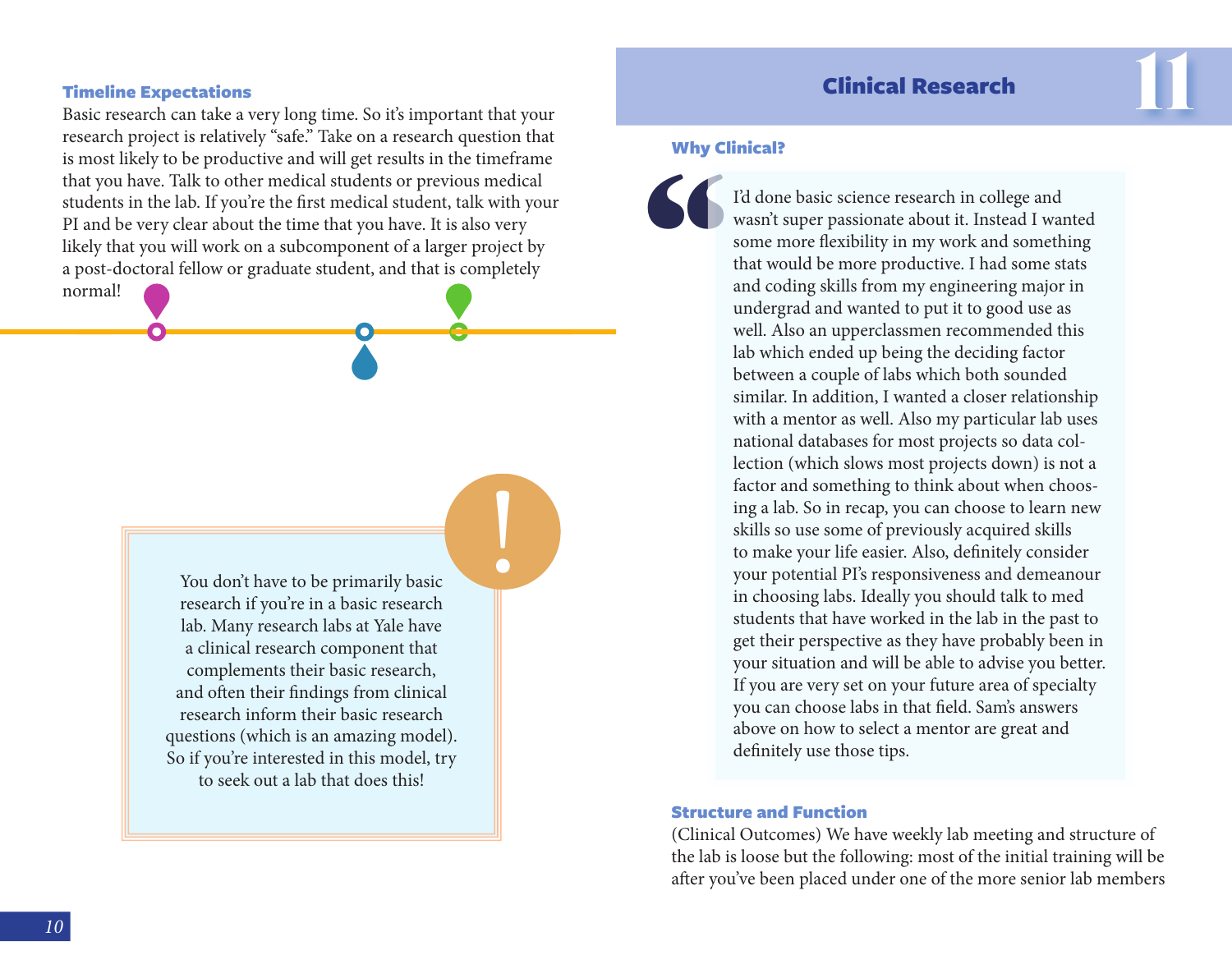<span id="page-6-0"></span>to learn from them. You work for them and write for their papers; in 1-2 months you get your own project to start. For coding and stats help, you talk to those senior members and present your week at lab meeting every week (everyone does a brief presentation). And you decide the direction of your future work based on feedback given by the PI and other lab members. Once the project is at paper writing stage, you contract out sections of the paper to other lab members. Conference presentations and abstract deadlines are regularly emailed out by the PI and you are encouraged to submit something to those. The PI is heavily involved with editing any sort of submissions and I love that about the lab- the fact that there is this layer of security to ensure quality of the project. I would say that is an important metric to seek out while looking for a lab- to fsh out the level of involvement the PI has in overseeing each project. Which might be good for people in my situation where they were starting out doing clinical research

#### *Other factors I like about clinical outcomes research:*

- If you work on any database, you are not constrained by time in any way- you dictate when and where you do research. This is very important, especially over the summer
- You gain familiarity with different analysis techniques which I feel are more generalizable than other types of research
- Productivity- there is no denying completing projects is defnitely easier in this sort of work
- You can work continuing being semi-involved in research during the school year. Since you are not working with any samples or human subjects, you can continue working in research to the tune of maybe only a couple of hours a week. And still get some meaningful work done eventually.

# Global Health Research

#### What is It?



""Global health is an attitude. It is a way of looking at the world. It is about the universal nature of our human predicament. It is a statement about our commitment to health as a fundamental quality of liberty and equity."



—Richard Horton *qtd. in Reimagining Global Health*  13

#### Research Mentor Specifics

- Principles in looking for a good mentor will be similar to the search for a mentor in other types of research (see Basic Research)
- Generally desirable to seek a mentor with established connections, particularly if looking to go abroad
- Generally desirable to seek a mentor who can support you; important to note that global health research may incur additional costs/barriers not generally encountered in other types of research performed in one's home country (travel and accommodation costs, language barriers, etc.)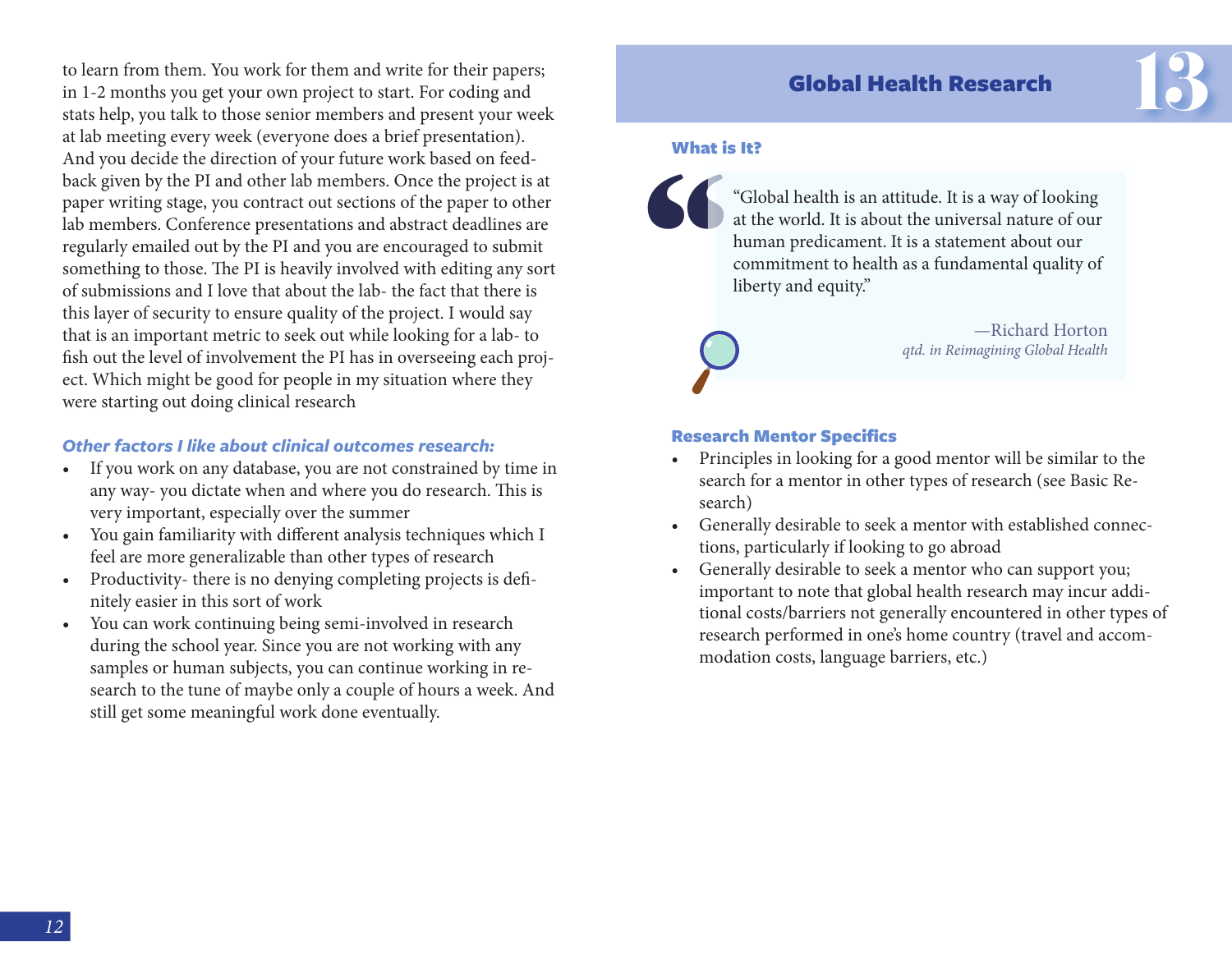# Humanities Research *History of Medicine*

- <span id="page-7-0"></span>Timeline **Computer Contract Contract Contract Contract Contract Contract Contract Contract Contract Contract Contract Contract Contract Contract Contract Contract Contract Contract Contract Contract Contract Contract Contr** • Know that global medicine can take a long time to do, and if you're completely new to the feld, fnding a research mentor who can help you with barriers along the way you might not anticipate will be very important.
- Start early in fnding a mentor and fnding funding for your research/travels. Make sure you have a research question that is manageable within the time you are there.
- Consider whether you need IRB approval from both Yale and another institution at your global site.
- Depending on the research you conduct, hiring translators/research assistants locally can be something very valuable for you to conduct your research.
- While you are conducting research, consider the culture of the location you are conducting your research and be prepared that you may need to fexible with the work they do.
- Do research early about holidays and work culture so you know what to expect when you get there.
- Have a backup plan and a backup plan to your backup plan in case your research doesn't pan out the way you're hoping it to pan out- this will be largely done with the help of your mentor.
- While you're conducting your research, it may be helpful to learn important key vocabulary words in the language of that location.
- You can always do data analysis and write up when you are not abroad-- focus on gaining your cultural experience abroad and completing your feld research!

#### Example and Definition

I did my project on the refective writing workshop which we were able to implement in the 3rd year curriculum at the end of each clerkship. It was a combination of qualitative text analysis and survey data that came together to make new conclusions about the way a community is formed in the medical profession, highlight the known (and reproduced) challenges of hierarchy etc. in medicine, and attempt to fnd ways to change this culture moving forward. I also had a small clinical review project I was working on with a pediatric surgeon at the time, revolving around pediatric papillary thyroid cancer.

#### Structure and Function

I worked with mainly 4 other people who had been involved in the project before I came on, and who helped with surveys and data analysis. I was generally the point person for organizing meetings, assigning tasks, and compiling data.

| ✔            |  |
|--------------|--|
| $\checkmark$ |  |
| ✓            |  |
|              |  |
|              |  |

#### Grant-Writing

We had a small grant that we used to incentivize questionnaire responses from the office of student research.

#### Research Mentor Specifics

Find someone who is invested in your project, and knows enough about the feld to guide you in the right direction. A project, especially in humanities, can very quickly get way out of scope without proper guidance. Make sure this person has time to meet with you (weekly or every other week), will respond to emails, and help you out with the paperwork and deadlines for thesis.

#### Timeline Expectations

I am hoping to start a refective writing workshop during residency, but there are still 6 years lef, so we will see what happens.